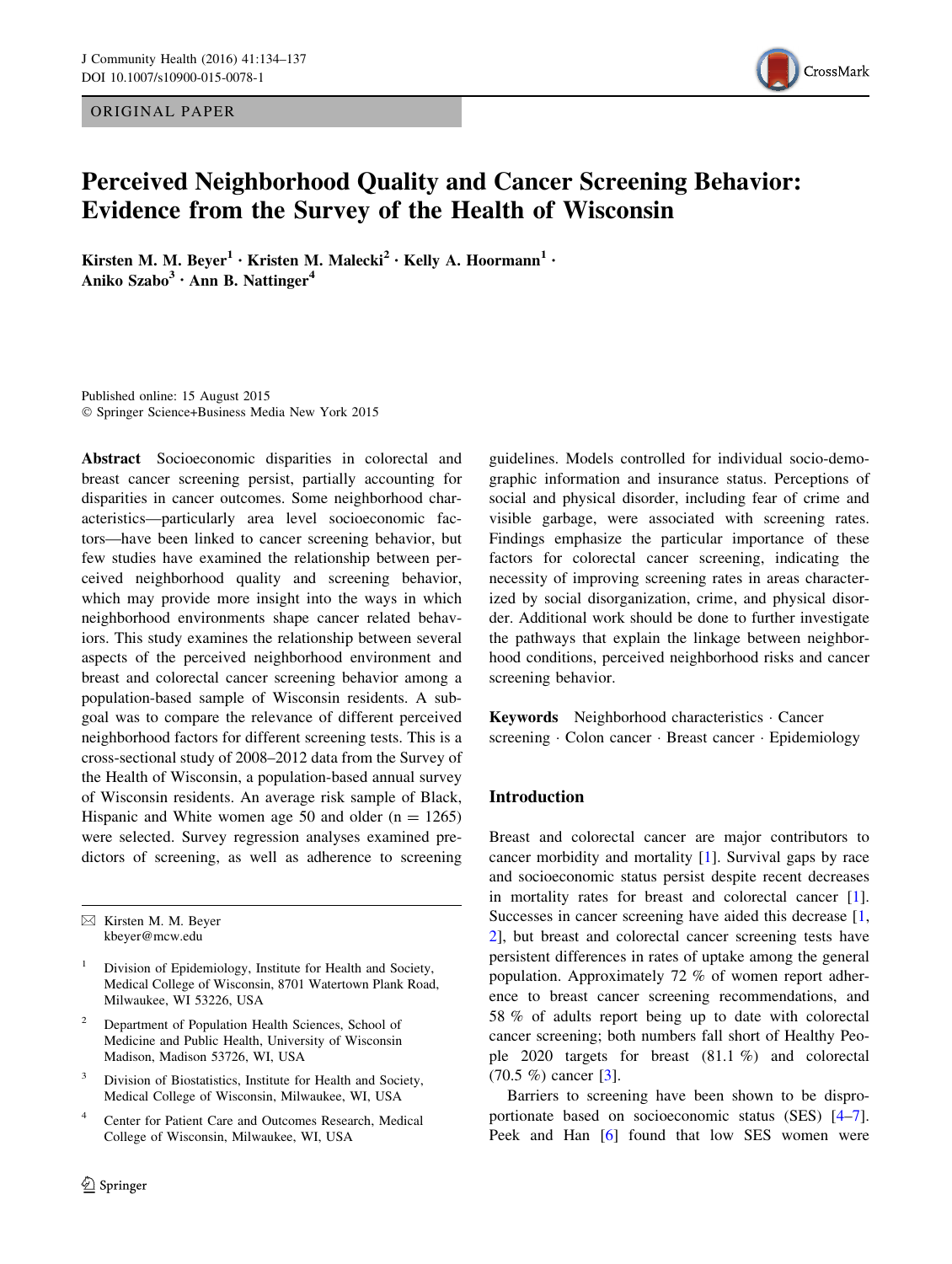screened for breast cancer at rates 24 % lower than their more affluent counterparts, and McCaffery et al. [\[7](#page-3-0)] found low SES to be associated with lowered interest and participation in colorectal cancer screening. Meissner et al. [[5\]](#page-3-0) found more patient-identified difficulties for colorectal cancer screening than for breast due to shortages of facilities, lack of screening awareness, not wanting to discuss the test, not perceiving cancer as a threat, being unable to afford the test, or not following through to complete the test.

Some neighborhood characteristics—particularly area level socioeconomic factors—have been linked to cancer screening behavior [[8,](#page-3-0) [9](#page-3-0)]. Qualitative investigations have revealed a number of neighborhood level processes that may influence screening behavior, including access to medical care and perceived environmental contamination [\[4](#page-3-0), [10\]](#page-3-0). Pruitt et al. [[9\]](#page-3-0) identified 19 research papers examining area-level SES and cancer screening behaviors (breast, cervical and colorectal); the majority  $(n = 13)$ focused on neighborhood context and breast cancer screening and only several  $(n = 5)$  on colorectal cancer screening. Further, few studies have examined the relationship between perceptions of neighborhood quality, which may be more important than objectively measured factors in influencing behavior, and may provide greater insight into the pathways linking neighborhood environments with behavior. This study examines the relationship between several aspects of the perceived neighborhood environment and breast and colorectal cancer screening behavior among a population-based sample of Wisconsin residents. A sub-goal was to compare the relevance of different perceived neighborhood factors for different screening tests.

# **Methods**

# Data

This cross-sectional study examines 2008–2012 data from the Survey of the Health of Wisconsin (SHOW), an annual, population-based survey [[11](#page-3-0)]. Each year a representative sample of civilian, non-institutionalized adult (age 21–74) residents of the State of Wisconsin is selected from random households using a two-stage probability-based cluster sampling approach, stratified by region and poverty level to participate in data collection. Since initiation in 2008, recruitment has ranged from 500 to 1000 participants per year.

### Study Subjects

An average risk cohort of women age 50 and older was selected to facilitate comparison of determinants for breast

and colorectal screening behaviors. Thus, the SHOW sample of women age 50 or older from the 2008–2009, 2010, 2011 and 2012 cohorts is included in our study. The sample was limited to women who self-reported White, Black/African American, or Hispanic heritage, due to small numbers in other racial and ethnicity categories. Women of average risk were identified based on available information and the most recent American Cancer Society guidelines specified for breast and colorectal cancer as inclusion and exclusion criteria [[12\]](#page-3-0). The sample was restricted to women who reported no personal or family history of colon, rectal, breast, or ovarian cancer. The final cohort included 1265 women.

#### Outcome Measures

Outcomes were specified as having ever been screened and being up to date with colorectal cancer screening [including colonoscopy/sigmoidoscopy and fecal occult blood test (FOBT)] and mammography. Screening status was categorized as never screened, screened but not up to date, possibly up to date (if test was a colonoscopy due to a combination in SHOW cohorts of sigmoidoscopy and colonoscopy, which have different frequency guides, or no indication of timing of reported screening), and up to date.

# **Predictors**

We used four measures of perceived neighborhood quality: (1) perceived stress experienced from living in the neighborhood, and agreement/disagreement that (2) ''My community is generally free from garbage, litter, or broken glass,"  $(3)$  "My community is safe from crime," and  $(4)$ "My community is well maintained." We included several individual level control variables: age, race/ethnicity, education, income, marital status, insurance status, and employment status.

#### Statistical Analysis

All analyses incorporated the SHOW survey design and sampling weights to adjust for SHOW's two stage cluster sampling design. Models controlled for individual sociodemographic information (age, race/ethnicity, education, income, employment status, and marital status), and insurance status. Survey regression analyses were performed in STATA SE/13. Regression models predicted the odds of having ever been screened and being up to date with each screening test. Individuals in the "possibly up to date'' category were considered as not up to date for modeling purposes, due to small numbers  $\langle$  <3 % of the study sample). Each predictor was examined independently, controlling only for individual level control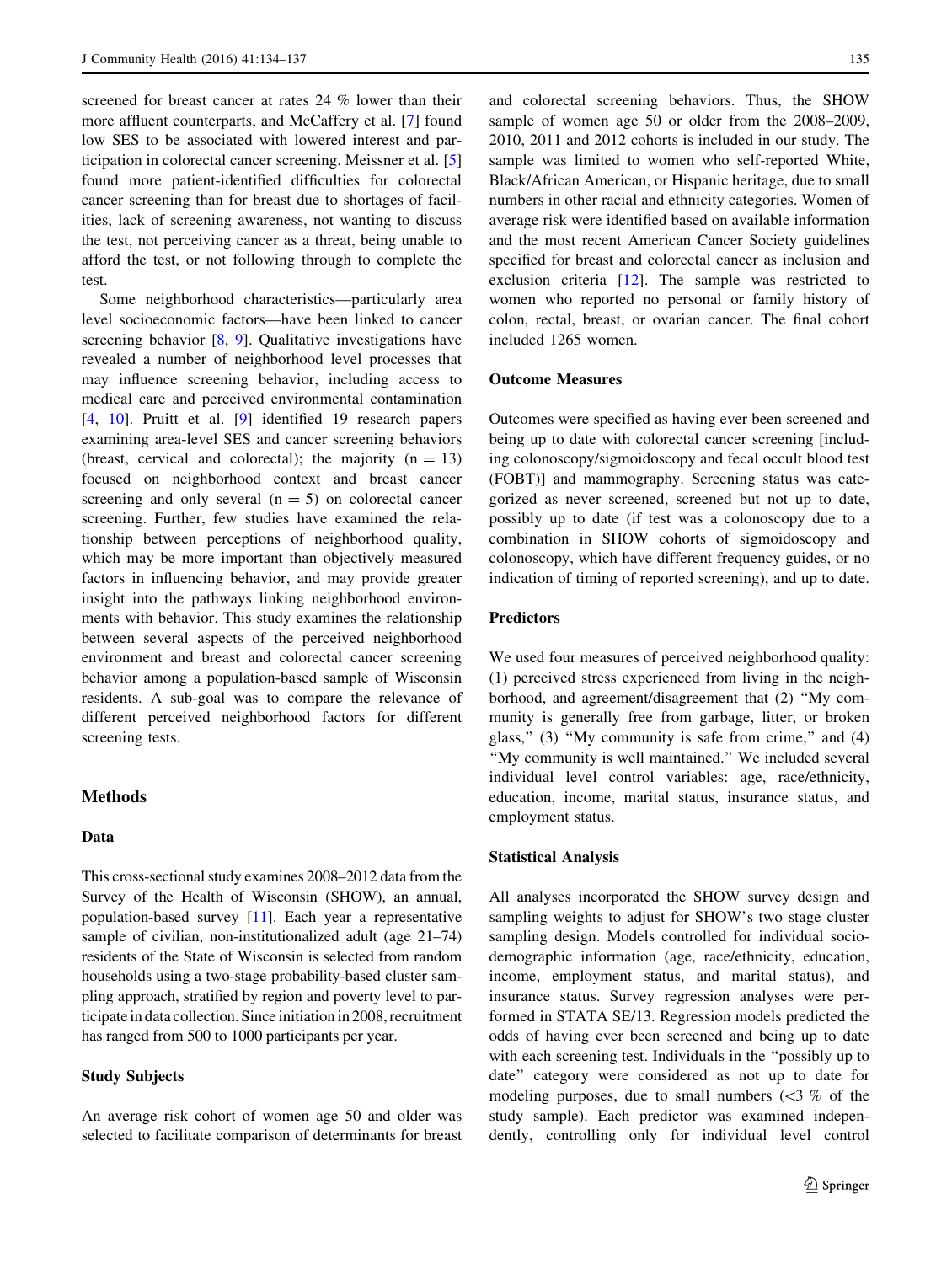variables. Models were run with and without controlling for length of residence in the neighborhood—a proposed approach to addressing neighborhood selection bias; results did not differ materially, and final results are reported without controlling for length of residence.

### Results

The proportion of women ever screened and adherent to guidelines varied by screening test (Table 1). Higher proportions of women had been screened for breast cancer than for colorectal cancer, as expected, and adherence to breast cancer screening guidelines was better than adherence to colorectal cancer screening guidelines. Multiple regression models (Table [2\)](#page-3-0) reveal a role for some perceived neighborhood characteristics.

Individuals who agreed that their neighborhood was safe from crime had increased odds of colorectal cancer screening. Individuals who agreed that their neighborhood was free from garbage had increased odds of colorectal cancer screening, and increased odds of adherence. Those reporting that neighborhood stress did not apply to them had increased odds of mammography screening adherence. No association was detected between screening outcomes and whether a community was well-maintained.

# **Discussion**

This study examined associations between perceived neighborhood quality and cancer screening behaviors in order to add to the literature on neighborhood level contributors to cancer outcomes and ultimately to inform efforts to increase early detection, improve survival, and address persistent disparities. Results indicate that perceived neighborhood characteristics may be important influences on cancer screening behaviors. Findings emphasize a more prominent association between perceived environmental factors and colorectal cancer screening, as compared to breast cancer screening, consistent with rate differences by type, and reports of larger socioeconomic barriers to colorectal cancer screening [[3,](#page-3-0) [5\]](#page-3-0).

Perceived environmental problems (crime, garbage) were associated with colorectal cancer screening, indicating that efforts to improve screening rates may find greater need and success in areas characterized by social disorganization, crime, and physical disorder. In addition, stress from living in the neighborhood was important for breast cancer screening behavior. These findings indicate a potentially important role for perceptions of the neighborhood environment in influencing cancer screening behavior. Existing literature provides some explanation for this relationship.

Factors such as crime and garbage could be conceived as sources of stress, and stress is linked to both biological and behavioral factors that may affect cancer related behavior, including screening [\[8](#page-3-0), [13](#page-3-0), [14](#page-3-0)]. Chida et al. [\[13](#page-3-0)] found that stress-prone personality or poor coping style were associated with increased cancer incidence and mortality, and reduced survival. Stressors are implicated by von Wagner et al. [\[14](#page-3-0)], who proposed that individuals of lower SES are more likely to experience stressful life events while having less resources to draw upon in coping with these stressors, possibly leading lower SES individuals to have lower expectations of screening benefits.

In addition, lower SES environments, or those characterized by problems of environmental quality or safety, can also contribute to feelings of powerlessness, whereby individuals perceive that the locus of control over health status is external to them. Some work has indicated that perceived environmental problems could be important for cancer related behavior by shaping larger perceptions of the sources of cancer risk and influencing individual beliefs in the efficacy of health behaviors in the context of environmental risk [\[4](#page-3-0), [15\]](#page-3-0). Finally, low SES environments may be characterized by a lack of social support and normative values encouraging screening [[14\]](#page-3-0).

There are several limitations to note. SHOW data are based on self-report and cannot be verified with medical records to confirm breast or colorectal cancer screening status. SHOW is designed to be representative of individuals in the state of Wisconsin, limiting generalizability of results beyond the state of Wisconsin. SHOW respondents may differ from nonrespondents, further limiting generalizability.

Additional research is needed to disentangle associations among related variables to provide clearer understanding of

Table 1 Proportion ever screened and up to date with screening (n = 1265 Black, White and Hispanic women of average risk from a population-based representative sample of Wisconsin residents)

| Screening test and recommended<br>screening interval                    | Screened |      | Up to date |      | Screened but<br>not up to date |      | Screened, possibly<br>up to date |      | Missing |                          |
|-------------------------------------------------------------------------|----------|------|------------|------|--------------------------------|------|----------------------------------|------|---------|--------------------------|
|                                                                         | N        | $\%$ | n          | $\%$ | $\mathbf n$                    | $\%$ | n                                | $\%$ | n       | $\%$                     |
| Colonoscopy (10 years), sigmoidoscopy<br>(5 years) or FOBT (every year) | 482      | 36   | 383        | 29   | 48                             |      | 51                               |      |         |                          |
| Mammogram (1 year)                                                      | 779      | 60   | 516        | 40   | 257                            | 20   | 6                                |      |         | $\overline{\phantom{a}}$ |